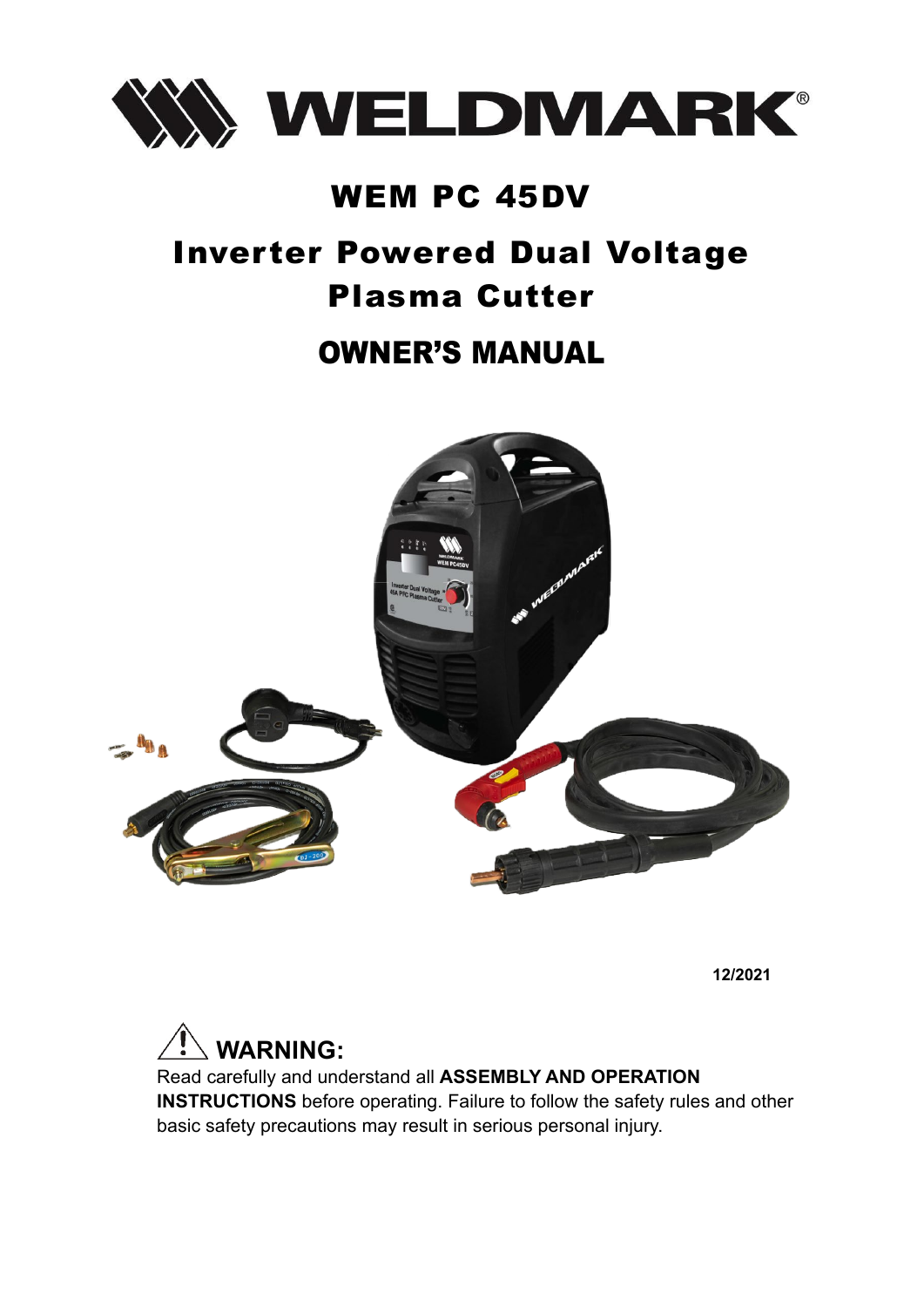# **WELDMARK WARRANTY**

#### **EFFECTIVE DECEMBER 1, 2017**

#### **LIMITED WARRANTY**

This warranty applies to the original purchaser and is subject to the terms and conditions listed below. This Limited Warranty is for new equipment sold after the above date, providing coverage for defects in material and workmanship at the time it is shipped from the factory.

Limited to the warranty periods below, WELDMARK will repair or replace the item under warranty that fails due to defects in material and workmanship. WELDMARK must be notified within 30 days of the failure, to provide instructions on how to proceed with the repair of your welder and warranty claim processing. Warranty period begins at the time the welder is purchased from and Authorized Reseller of WELDMARK products. **Keep your receipt as proof of purchase.**

#### **Warranty Periods**

Limited Warranty is divided into three categories. No Warranty, 90 days and 1,2, and 3 year.

#### **No Warranty**

Normal wear items, MIG gun parts (contact tips, nozzle, contact tip adapter, MIG gun liner), drive roll, electrode holder, ground clamps, Plasma torch parts (nozzle, electrode, diffuser, cover) are considered consumable items and are not covered under warranty.

#### **90 days**

Parts for Weldmark welding carts and welding cabinets. This warranty covers the absence of or defective parts.

#### **1,2, and 3 year**

This 3 year warranty covers parts and Labor on items such as: transformer, reactor, rectifier, solenoid valve, PC Board, switches, controls, gas valve, drive motor, drive system other than drive roll and any other component that requires the removal of the sheet metal to access. Any shipping related to warranty repair is the responsibility of the customer.

#### **Voiding Warranty**

Warranty does not apply to: Shipping Damage, Misuse and abuse of the unit, alteration of the unit in any way.

#### **Warranty Claim**

This is a parts and labor warranty. Please contact the Authorized Weldmark Distributor that you purchased your unit from. Retain your receipt in the case a warranty claim is needed. No warranty will be provided without the original receipt from an authorized WELDMARK Distributor.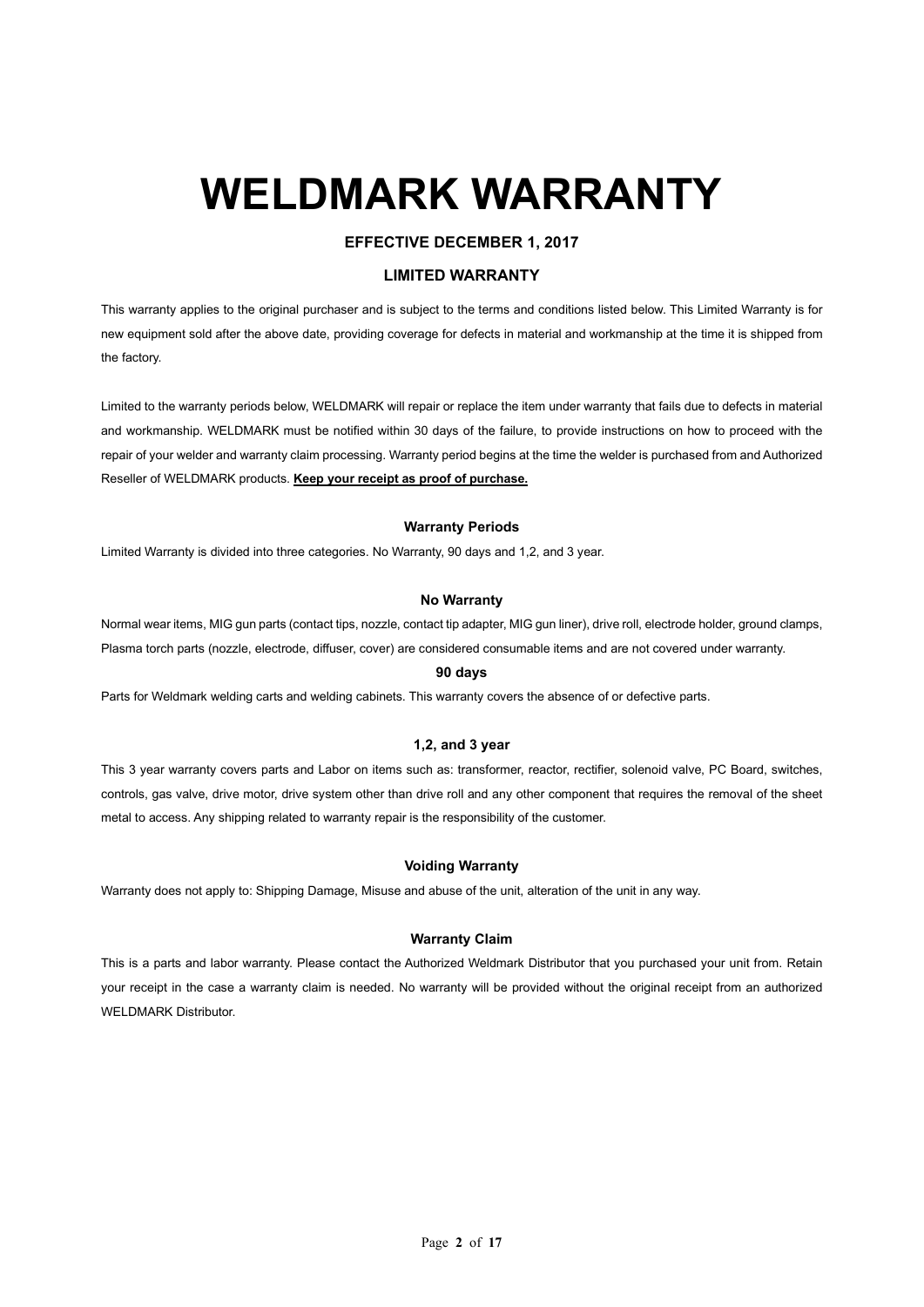# **GENERAL SAFETY RULES**

**WARNING: Read and understand all instructions.** Failure to follow all instructions listed below may result in serious injury.

**CAUTION: Do not allow persons to operate or assemble this unit until they have read this manual and have developed a thorough understanding of how this unit works.**

 **WARNING: The warnings, cautions, and instructions discussed in this instruction manual cannot cover all possible conditions or situations that could occur.** It must be understood by the operator that common sense and caution are factors which cannot be built into this product but must be supplied by the operator.

**WARNING:** This product can expose you to chemicals including Lead, which is known to the State of California to cause cancer and birth defects or other reproductive harm. For more information go towww.P65warnings.ca.gov

# **SAVE THESE INSTRUCTIONS**

# **IMPORTANT SAFETY CONSIDERATIONS**

#### **1.1 Your Welding/Cutting Environment**

-Keep the environment you will be welding/cutting in free from flammable materials.

-Always keep a fire extinguisher accessible to your plasma cutting/welding environment.

-Always have a qualified person install and operate this equipment.

-Make sure the area is clean, dry, and ventilated. Do not operate the plasma cutter in humid, wet, or poorly ventilated areas.

-Always have your plasma cutter maintained by a qualified technician in accordance with local, state, and national codes.

-Always be aware of your work environment. Be sure to keep other people, especially children, away from you while you are cutting.

-Keep harmful arc rays shielded from the view of others.

-Mount the plasma cutter on a secure bench or cart that will keep the plasma cutter secure and prevent it from tipping over or falling.

#### **1.2 Your Plasma Cutter's Condition**

-Check ground cable, power cord and torch cable to be sure the insulation is not damaged. Always replace or repair damaged components before using the plasma cutter.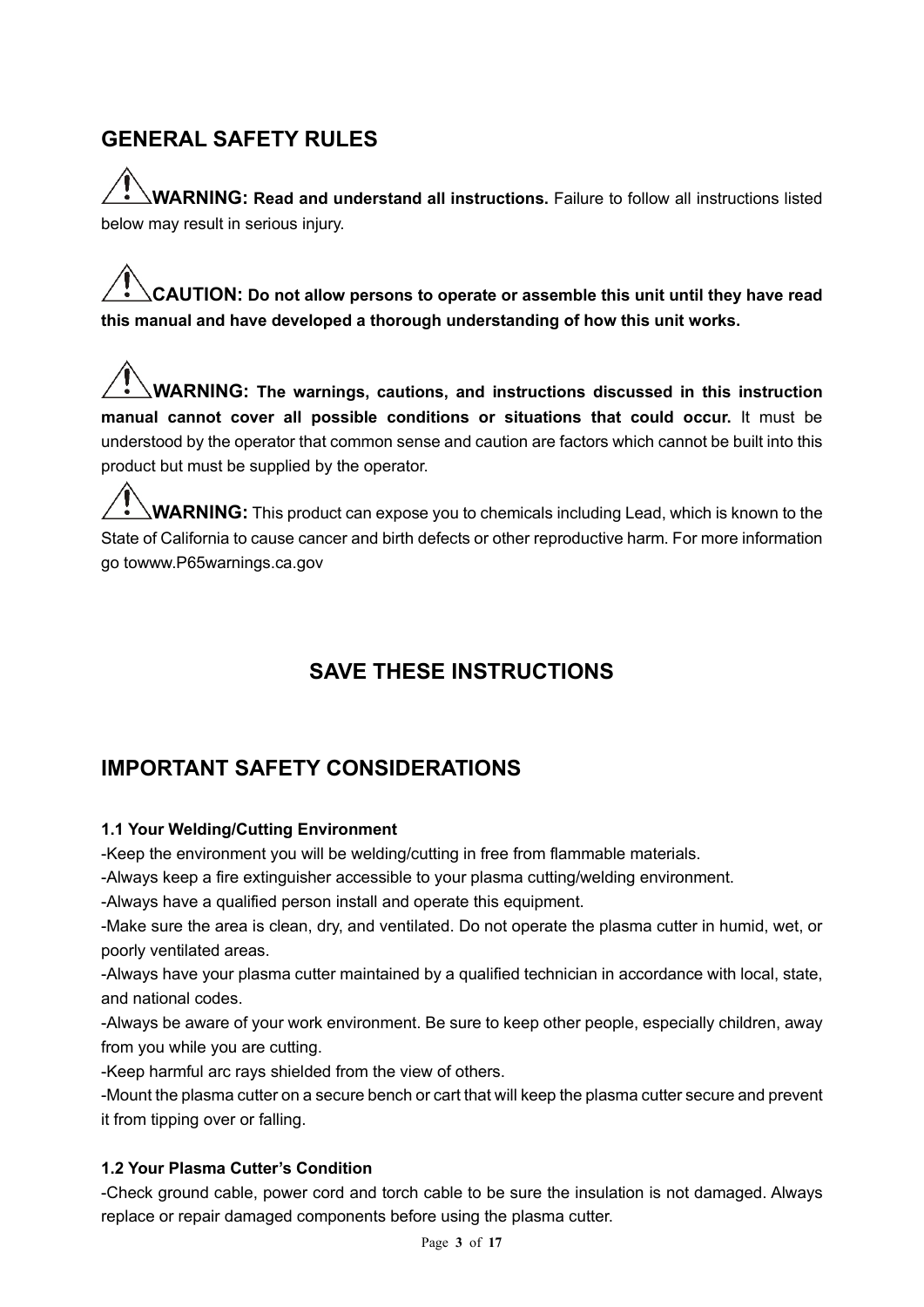-Check all components to ensure they are clean and in good operating condition before use.

#### **1.3 Use of Your Plasma Cutter**

#### **A CAUTION**

Do not operate the plasma cutter if the torch is wet. Do not immerse the plasma torch. Do not stand in water while using this plasma cutter. These components and the plasma cutter must be completely dry before attempting to use it.

-Follow the instructions in this manual.

-Keep the plasma cutter in the off position when not in use.

-Connect ground lead as close to the area being cut as possible to ensure a good ground.

-Do not allow any body part to contact with the material being cut, or to the ground or

electrode from another plasma cutter or welder.

-Do not cut if you are in an awkward position. Always have a secure stance while cutting to prevent accidents. Wear a safety harness if working above ground.

-Do not drape cables over or around your body.

- Wear eye protection (see ANSI Z49.1 safety standard) while cutting to protect your eyes from harmful UV and IR rays.

-Wear proper gloves and protective clothing to prevent your skin from being exposed to hot metals, UV and IR rays.

-Do not overuse or overheat your plasma cutter. Allow proper cooling time between duty cycles. -Keep hands and fingers away from moving parts.

- Do not point the plasma torch at any body part or at anyone else.

-Always use this plasma cutter in the rated duty cycle to prevent excessive heat and failure.

#### **1.4 Specific Areas of Danger, Caution or Warning**

#### **Electrical Shock**



#### **AWARNING**

Plasma cutters can produce a shock that can cause injury or death. Touching electrically live parts can cause fatal shocks and severe burns. While cutting, all metal

components connected to the wire are electrically hot. Poor ground connections are a hazard, so secure the ground lead before cutting.

-Wear dry protective apparel: coat, shirt, gloves, and insulated footwear.

-Insulate yourself from the work piece. Avoid contacting the work piece or ground.

- Do not attempt to repair or maintain the plasma cutter while the power is on.

-Inspect all cables and cords for any exposed wire and replace damaged or wore cables immediately.

-Use recommended replacement cables and cords.

-Always attach the ground clamp to the work piece or worktable as close to the cutting area as possible.

-Do not touch the torch and the ground or grounded work piece at the same time.



# **Fumes and Gases**

#### **AWARNING**

-Fumes emitted from the plasma cutting process displace clean air and can result in injury or death.

-Do not breathe in fumes emitted by the plasma cutting process. Make sure your breathing air is clean and safe.

-Work only in a well-ventilated area or use a ventilation device to remove plasma cutting fumes from the environment where you will be working.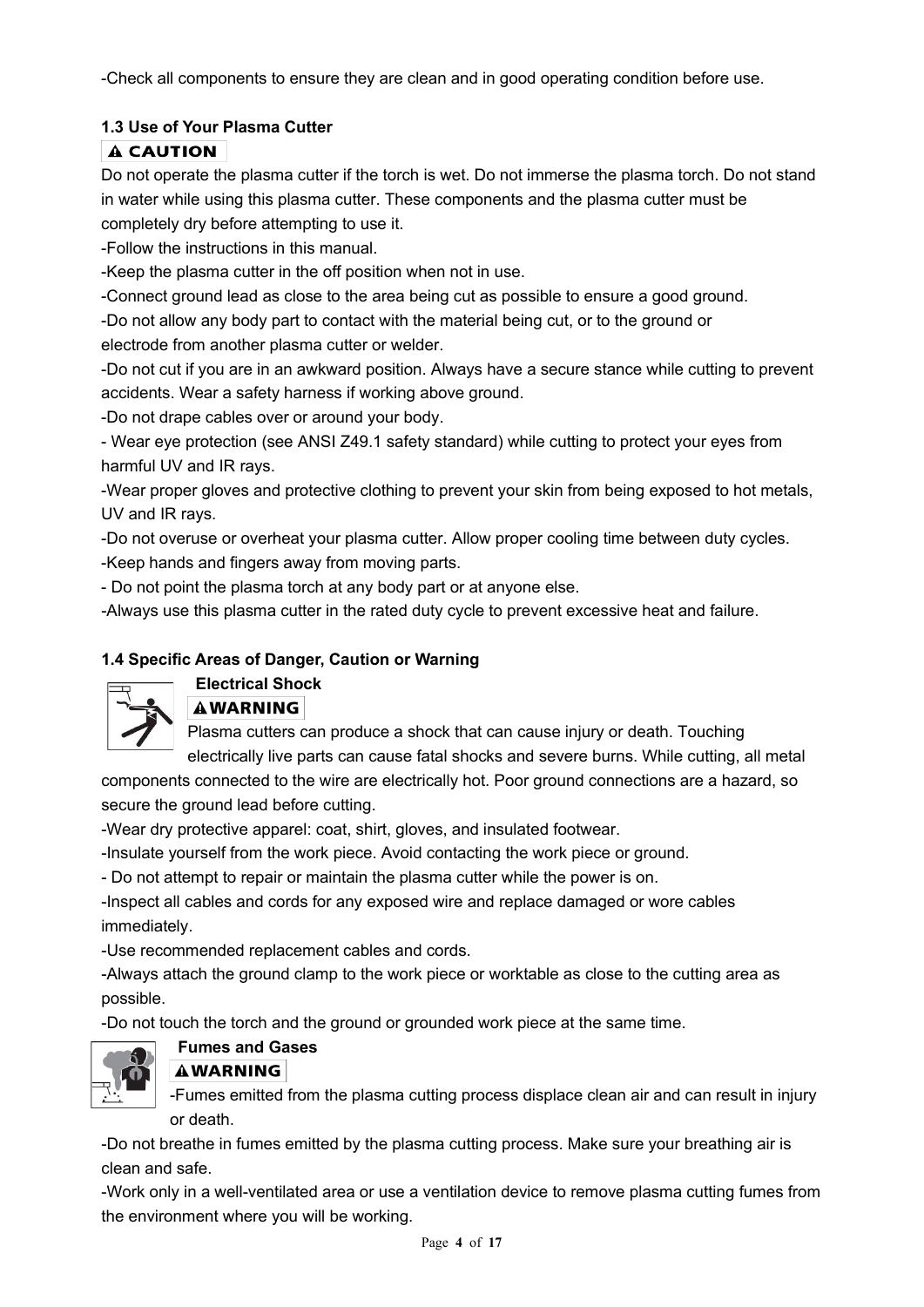-Do not plasma cut on coated materials (galvanized, cadmium plated or containing zinc, mercury or barium). They will emit harmful fumes that are dangerous to breathe. If necessary, use a ventilator, respirator with air supply or remove the coating from the material in the area to be cut.

-The fumes emitted from some metals when heated are extremely toxic. Refer to the material safety data sheet for the manufacturer's instructions.

-Do not weld/cut near materials that will emit toxic fumes when heated. Vapors from cleaners, sprays and degreasers can be highly toxic when heated.



#### **UV and IR Arc Rays A DANGER**

The plasma cutting arc produces ultraviolet (UV) and infrared (IR) rays that can cause injury to your eyes and skin. Do not look at the plasma cutting arc without proper eye

protection.

- Always use safety glasses, a shield or a helmet that meets ANSI Z49.1 standard for plasma cutting.

- Cover all bare skin areas exposed to the arc with protective clothing and shoes. Flame-retardant cloth or leather shirts, coats, pants, or coveralls are available for protection.

-Use screens or other barriers to protect other people from the arc rays emitted from your plasma cutting arc.

-Warn people in your cutting area when you are going to strike an arc so they can protect themselves.

#### **Fire Hazards**

#### **AWARNING**

Do not cut on containers or pipes that contain or have had flammable, gaseous or liquid combustibles in them. Plasma cutting creates sparks and heat that can ignite flammable

and explosive materials.

-Do not operate any plasma cutter in areas where flammable or explosive materials are present. -Remove all flammable materials within 35 feet of the plasma cutting arc. If removal is not possible, tightly cover them with fireproof covers.

-Take precautions to ensure that flying sparks do not cause fires or explosions in hidden areas, cracks or areas you cannot see.

-Keep a fire extinguisher close in the case of fire.

-Wear garments that are oil-free with no pockets or cuffs that will collect sparks.

-Do not have on your person any items that are combustible, such as lighters or matches.

-Keep the work lead connected as close to the plasma cutting area as possible to prevent any unknown, unintended paths of electrical current from causing electrical shock and fire hazards.



#### **Hot Materials A CAUTION**

Plasma cut materials are hot and can cause severe burns if handled improperly. -Do not touch plasma cut materials with bare hands.

- Do not touch torch tip after cutting until it has had time to cool down.



#### **Sparks/Flying Debris**

#### **A CAUTION**

Plasma cutting creates hot sparks that can cause injury. Chipping slag off cuts can create flying debris.

-Always wear protective apparel: ANSI-approved safety glasses or shield, a welder's hat and ear plugs to keep sparks out of ears and hair.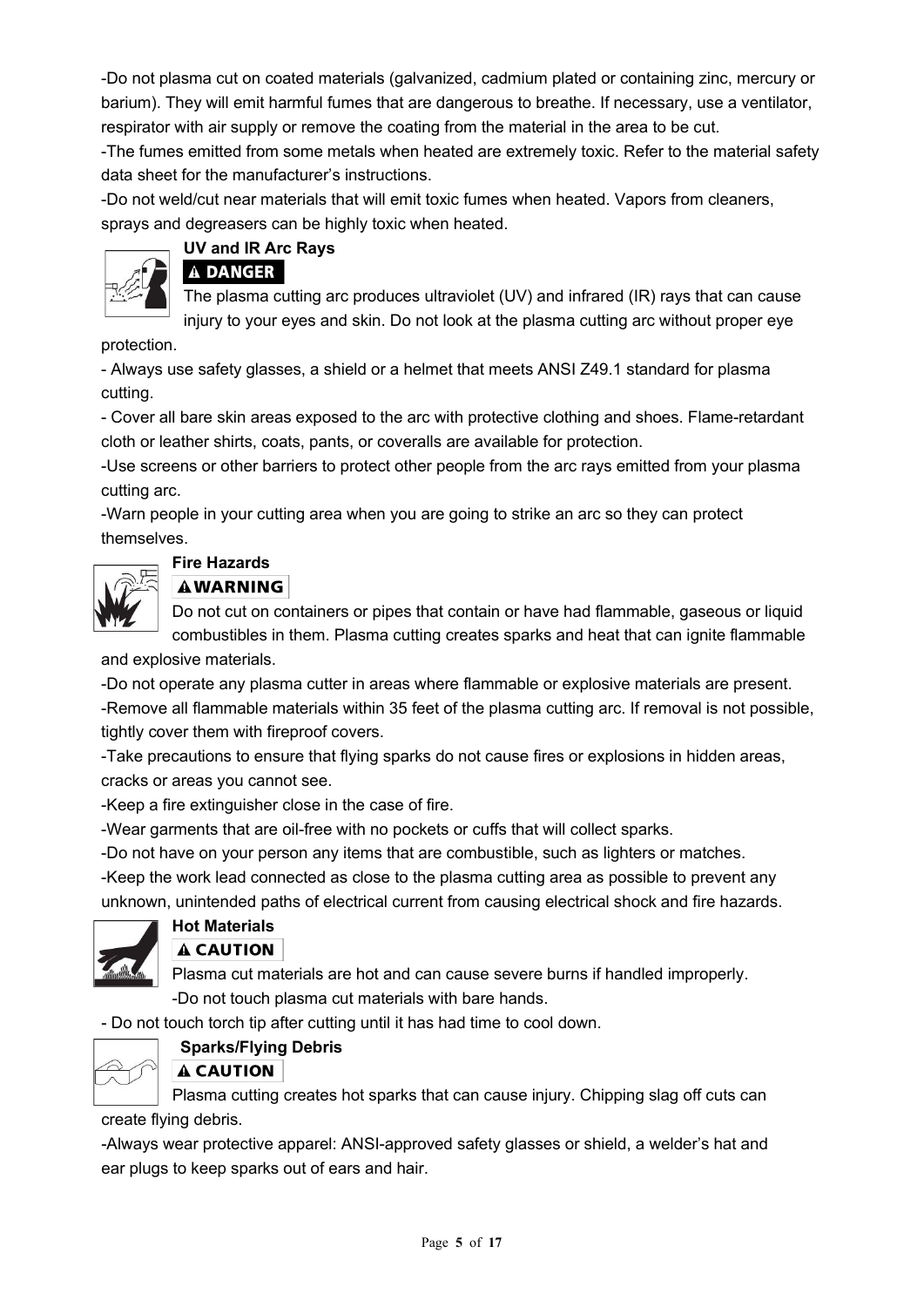

#### **Electromagnetic Field**

**A CAUTION** 

Electromagnetic fields can interfere with various electrical and electronic devices such as pacemakers.

- -Consult your doctor before using any plasma cutting device
- -Keep people with pacemakers away from your plasma cutting area while cutting.
- -Do not wrap cable around your body while plasma cutting.
- Wrap plasma torch cable and ground cable together whenever possible.
- Keep plasma torch and ground cables on the same side of your body

#### .**Shielding Gas Cylinders Can Explode**



# **AWARNING**

High pressure cylinders can explode if damaged, so treat them carefully.

-Never expose cylinders to high heat, sparks, open flames, mechanical shocks, or arcs

-Do not touch cylinder with plasma torch.

-Do not plasma cut on the cylinder.

-Always secure cylinder upright to a cart or stationary object

-Keep cylinders away from welding/cutting or electrical circuits.

-Use the proper regulators, gas hose and fittings for the specific application

#### **Proper Care, Repair and Maintenance**

**AWARNING** Always have power disconnected when working on internal components.

-Do not touch or handle PC board without being grounded with a wrist strap. Put PC board in static proof bag to move or ship.



 $-20/$ 

-Do not put hands or fingers near moving parts such as drive or fan.

#### **Proposition 65 Warnings**

**AWARNING** 

Plasma cutting equipment produces fumes or gases which contain chemicals known to the state of California to cause birth defects and, in some cases, cancer. (California Health & Safety code section 25249.5 et seq.)

#### **WEM PC 45DV USE AND CARE**

- **Do not modify this unit in any way.** Unauthorized modification may impair the function and/or safety and could affect the life of the equipment. There are specific applications for which this unit was designed.
- **Always check of damaged or worn-out parts before using this unit.** Broken parts will affect this unit's operation. Replace or repair damaged or worn parts immediately.
- **Store idle Weldmark WEM PC 45DV.** When this unit is not in use, store it in a secure place out of the reach of children. Inspect it for good working condition prior to storage and before re-use.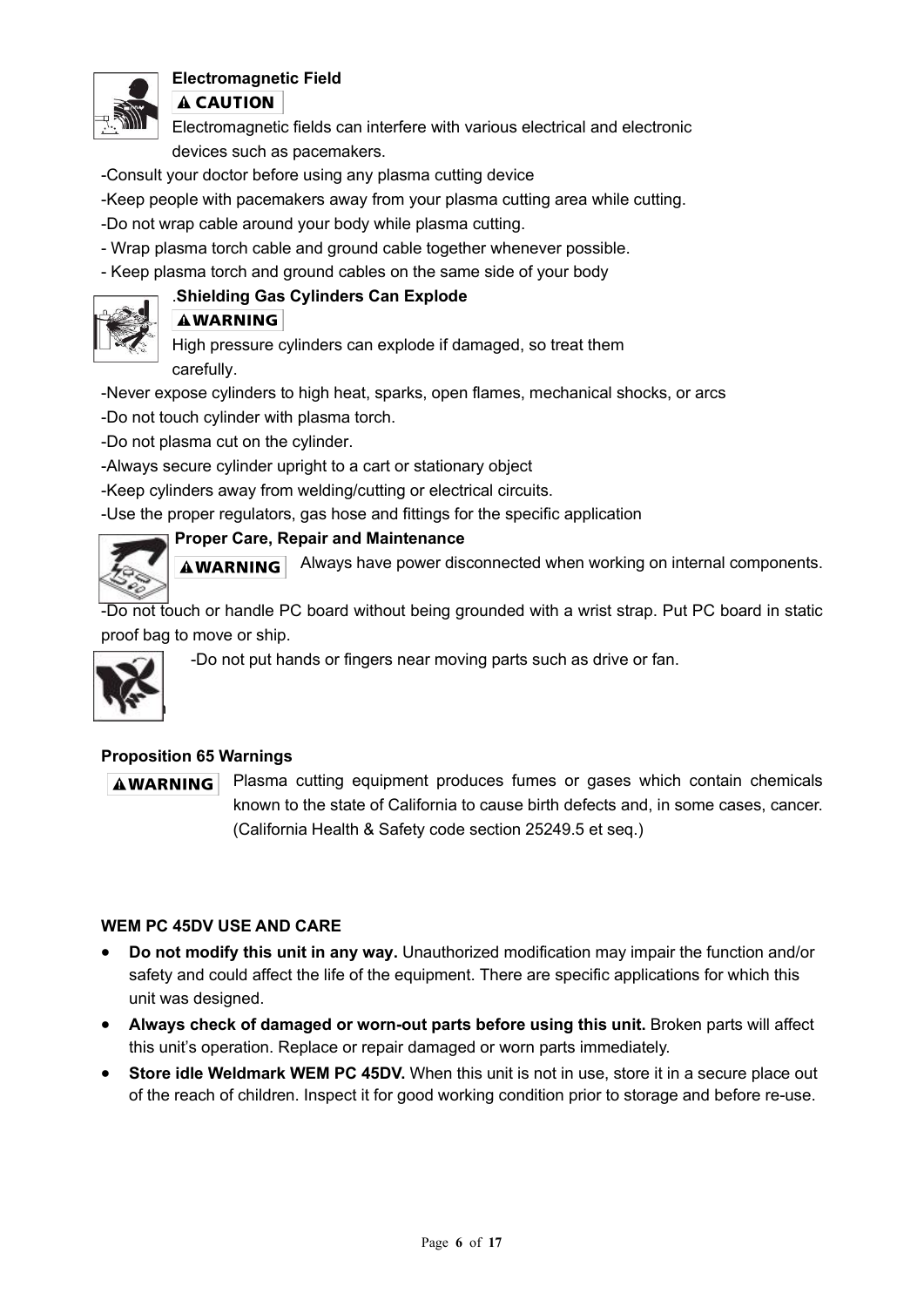# **TECHNICAL SPECIFICATIONS**

| <b>Item</b>                    | <b>Description</b>                                 |
|--------------------------------|----------------------------------------------------|
| Power Supply                   | 120V, 23A, 50/60 HZ, Single Phase                  |
|                                | 230V, 45A, 50/60 HZ, Single Phase                  |
| No-Load Voltage                | 310 Volts DC                                       |
| <b>Output Range</b>            | 120V, 15A-23A                                      |
|                                | 230V, 15A-45A                                      |
| Duty Cycle                     | 120V, 35% @ 23A                                    |
|                                | 230V, 50% @ 45A                                    |
| <b>Compressed Air Required</b> | 4.5 CFM @ 60 PSI - DO NOT SUPPLY MORE THAN 100 PSI |
| <b>Dimensions</b>              | 23.62" X 14" X 14.75"                              |
| Weight                         | 22.58 lbs.                                         |

### **DESCRIPTION**

The WELDMARK WEM PC 45DV is a Dual Voltage, DC Inverter Plasma Cutter. It uses new state of the art technology. The output can be adjusted from 15 to 45 Amps. This unit is designed to cut up to 11/16" steel at a travel speed of 10 inches per minute when operating on 230V AC power. Use the included adapter cord to run this unit off 120V AC power for a cutting capacity on steel of up to 1/4" at a travel speed of 10 inches per minute. It cuts all electrically conductive materials. See chart below. It cuts a narrow kerf that results in a smaller heat affected zone for reduced warping. The WELDMARK WEM PC 45DV is lightweight (22.58 lbs.), compact, inverter design for greater portability. It has a pilot arc for easy starts and enables the user to cut fence or expanded metal. This unit has a built-in air pressure adjustment and gauge, indicator lights for quick trouble shooting and thermal overload protection and now features a built-in water separator. The electrode, nozzle, diffuser ring and protective cap are consumable items and available through WELDMARK Distributor.

|                        | Clean Cut   | Clean Cut |
|------------------------|-------------|-----------|
| Material               | <b>120V</b> | 230V      |
| <b>Mild Steel</b>      | 1/4"        | 11/16"    |
| <b>Stainless Steel</b> | 1/4"        | 9/16"     |
| Galvanized             | 1/4"        | 9/16"     |
| Aluminum               | 3/16"       | 9/16"     |
| Copper                 | 3/16"       | 7/16"     |
| <b>Brass</b>           | 3/16"       | 7/16"     |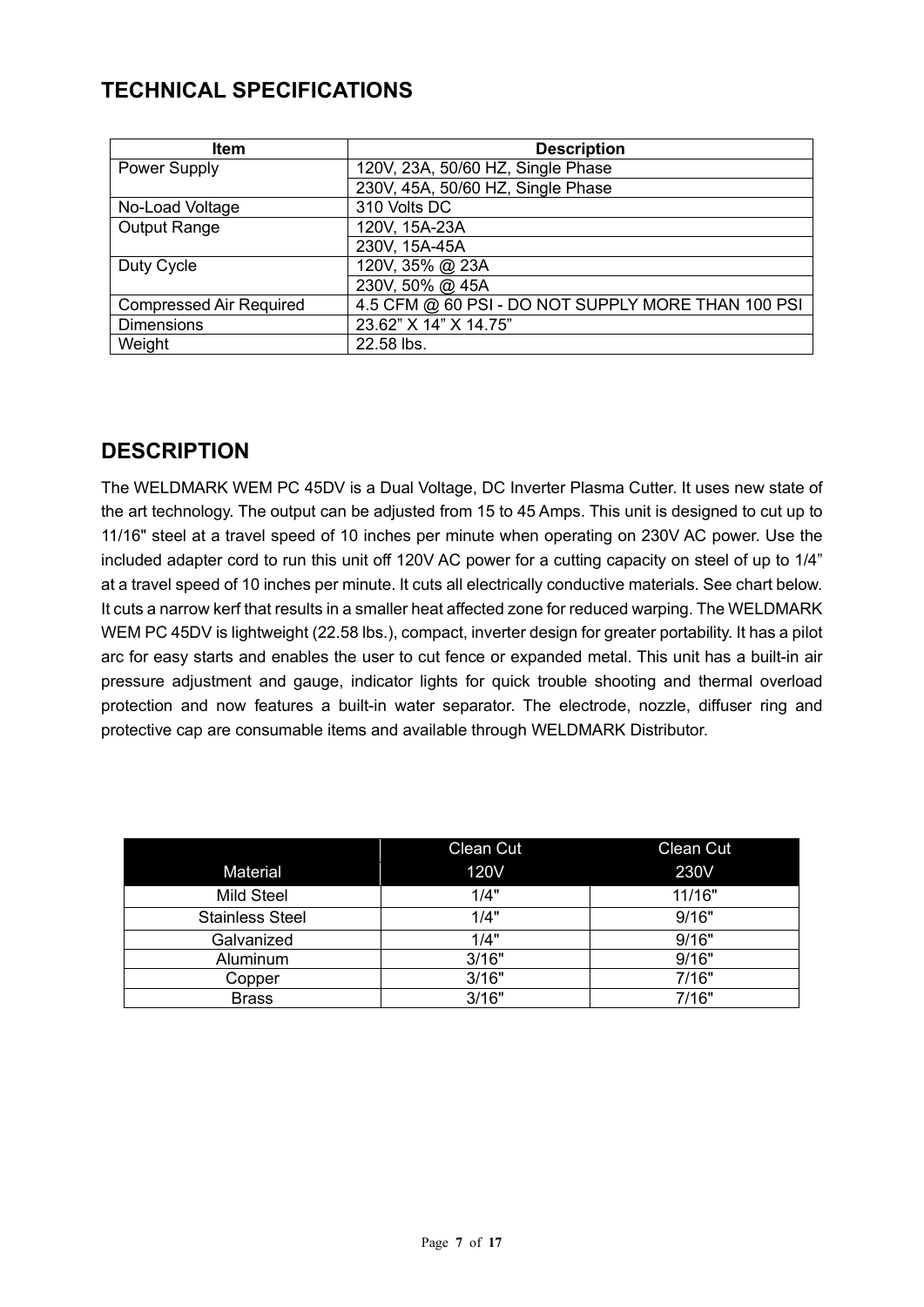

#### **AIR PRESSURE DISPLAY**

The built-in air display is used for reading the output gas pressure when cutting.

#### **DIGITAL METER READ OUT**

The digital meters allow for a more precise setting to achieve the optimal setting for a more exact cut. **AIR PRESSURE ADJUSTOR**

It is used to adjust the air pressure. The air pressure can be read from the air pressure display on the back panel. Normally, when operating on 230V power, the pressure should be adjusted between 50- 80psi. When operating on 120V power, the pressure should be adjusted between 45-65 psi.

#### **POWER INDICATOR LIGHT**

This light will turn on when the input power cord is plugged into the power supply and the power switch on the back of the plasma cutter is in the "ON" position.

#### **WORK INDICATOR**

The work indicator will light when the torch trigger is squeezed, indicating cutting current is activated.

#### **PROTECTION INDICATOR LIGHT**

When the unit is in thermal overload, is over voltage or lacking voltage, the indicator will be on and cutting output will stop. Leave the unit on. When the unit cools down and/or voltage stabilizes, the Protection Indicator Light will turn off and the unit will automatically start output again.

#### **LOW AIR INDICATOR LIGHT**

This light will be on when the air pressure or air flow is low.

#### **CURRENT ADJUSTMENT**

Variable adjust the output cutting current. The higher output matches the thicker metal. The maximum cutting thickness is up to 11/16″ for this unit. Please note that the maximum cutting thickness varies depending on the material type you are cutting. See the table on the previous page for reference. When operating on 120V power, the output amperage is limited to 20A only. Adjust the output current adjustment to 20A.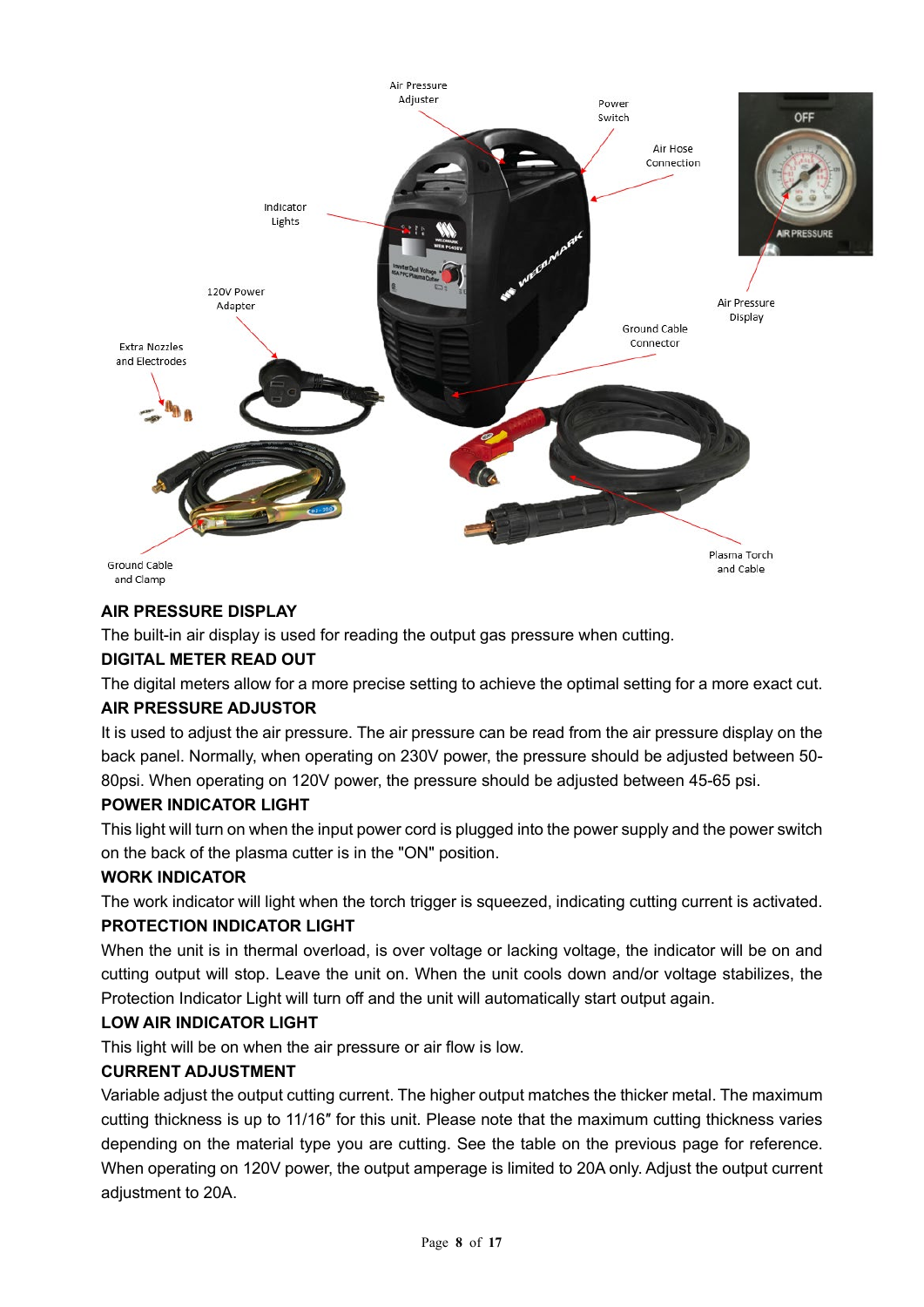#### **GROUND CABLE AND CLAMP**

The ground cable clamp connects to your work piece completing the electrical circuit. Without a clean, rust and paint free connection, the arc will not transfer from Pilot Arc to Cutting Arc.

#### **PLASMA TORCH AND CABLE**

The torch delivers compressed air and output power that is needed to create the plasma arc.

#### **GAS HOSE CONNECTION**

The gas hose connection is on the back panel of the plasma cutter. This connection requires a 1/4" inch NPT connection (Not supplied). The other end of the air hose connects to an air compressor or compressed air supply. This model now comes equipped with an internal air water separator.

#### **POWER SWITCH**

The Power Switch allows input power to the machine components. After the machine is connected to the input power supply, turn on this switch. The power indicator on the front panel will turn on.

#### **POWER CORD AND PLUG**

Plug this unit into a 230V, 50A circuit breaker power supply when operating on 230V. If running on 120V power using the supplied 120V power cord adapter, plug this unit into a 120V, 20A circuit breaker power supply.

#### **INSTALLATION**

#### **AWARNING**

*• High voltage danger from power source! Consult a qualified electrician for proper installation of receptacle. This cutter must be Grounded while in use to protect the operator from electrical shock.*

*• Do not remove grounding prong or alter the plug in any way. Use only the supplied adapter between the plasma cutter's power cord and the power source receptacle. Make sure the POWER switch is OFF when connecting your plasma cutter's power cord directly to a properly grounded 230 VAC, 60 HZ, Single Phase, 50 Amp input power supply. Or, when using the supplied adapter, connect the 120V Adapter to a properly grounded 120V, 20 Amp input power supply.*

- 1. POWER REQUIREMENT 230V AC single phase 230V (200-240V) 50/60 HZ fused with a 50A time delayed fuse or circuit breaker is required. DO NOT OPERATE THIS UNIT if the ACTUAL power source voltage is less than 215 volts AC or greater than 240 volts AC.
- 2. POWER REQUIREMENT 120V AC single phase 120V (110-130V) 50/60 HZ fused with a 20A time delayed fuse or circuit breaker is required. DO NOT OPERATE THIS UNIT if the ACTUAL power source voltage is less than 110 volts AC or greater than 130 volts AC.
	- a. When connecting this unit to 120V power, connect the 120V adapter cord to the power cord pigtail that is attached to the machine.
- 3. EXTENSION CORD We do not recommend an extension cord because of the voltage drop they produce. This drop in voltage can affect the performance of the plasma cutter/welder. If you need to use an extension cord, we recommend you check with a qualified electrician and your local electrical codes for your specific area. Do not use an extension cord over 25 ft. in length.
- 4. INSTALLATION OF THE CUTTING TORCH CONSUMABLES
	- a. Your torch should be fully assembled and ready to operate. The below figure shows the components of the torch head and how those components are installed.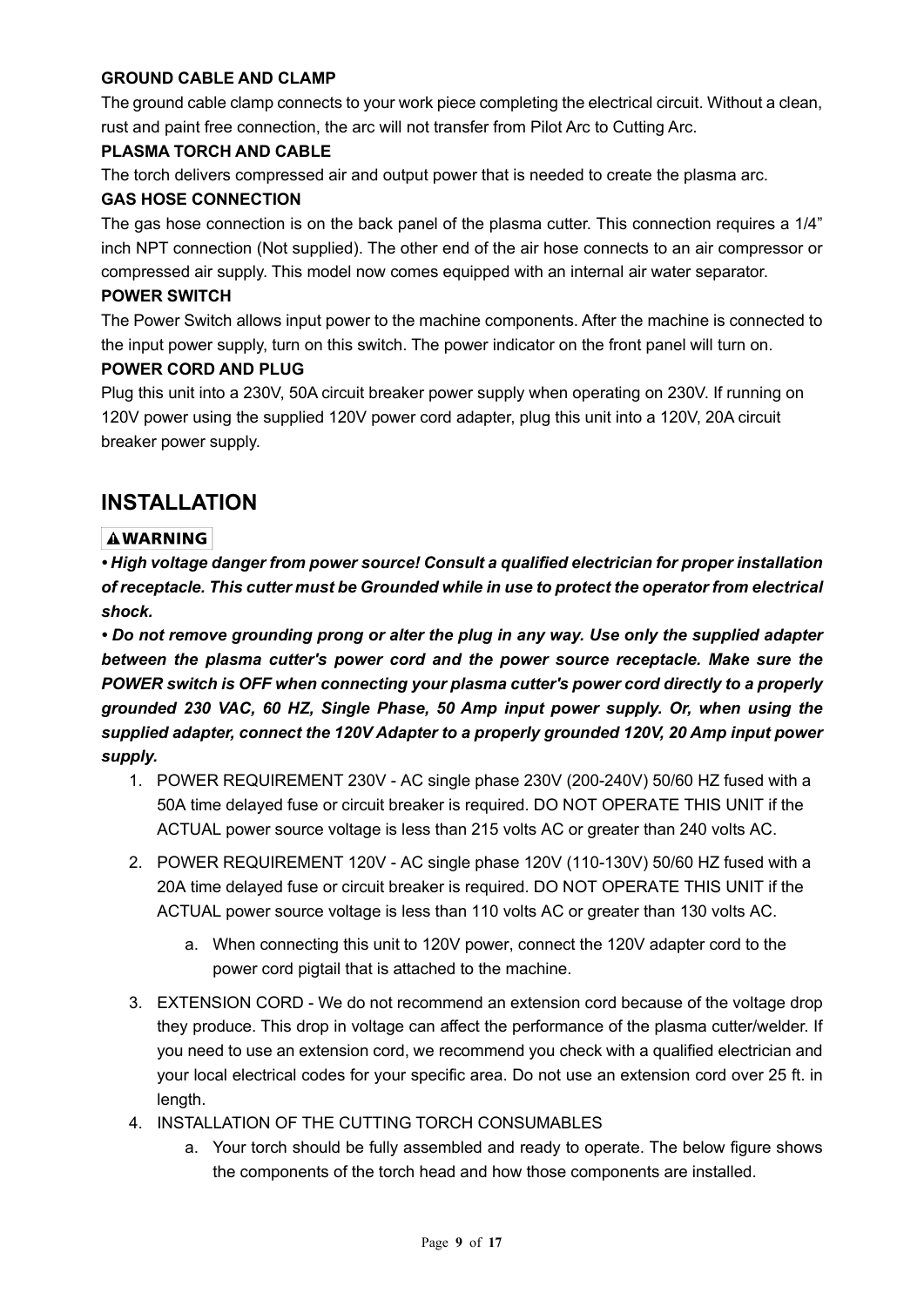

- b. Connect the Torch Control Cable to the Torch Trigger Control Connection. See Figure 3.
- c. Connect the Grounding Cable to the ground connection. See Figure 3.
- d. Connect the Ground Clamp to your workpiece
- e. Connect your compressed air source to the gas connection on this unit's back panel.

# **Torch connection Ground connection**

#### Figure 3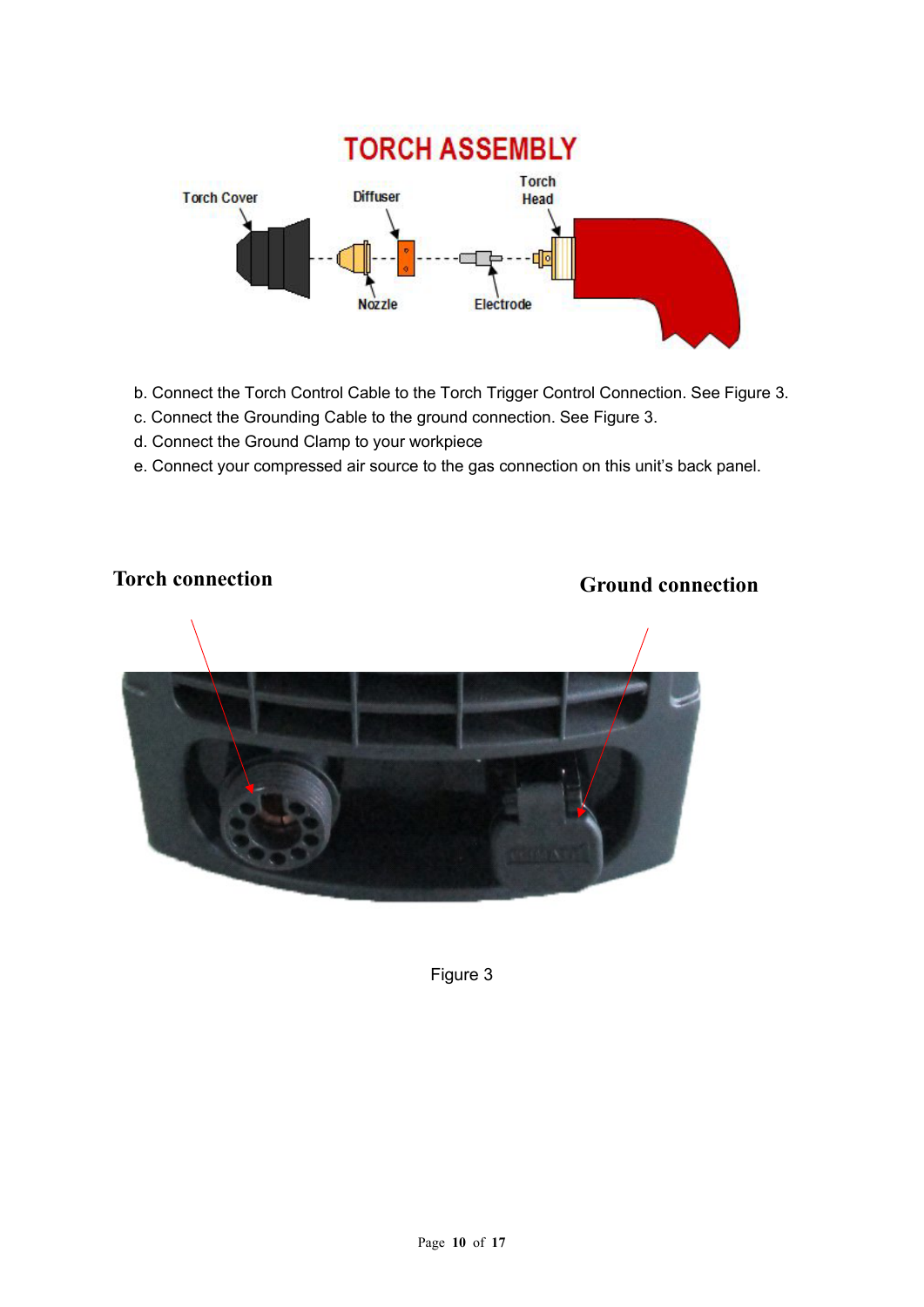## **OPERATION**

#### **AWARNING**

*High voltage danger from power source!* 

- *Consult a qualified electrician for proper installation of receptacle at the power source. This plasma cutter must be grounded while in use to protect the operator from electrical shock. If you are not sure if your outlet is properly grounded, have it checked by a qualified electrician.*
- *Do not cut off the grounding prong or alter the plug in any way and do not use any adapter, other than the supplied adapter, between the plasma cutter's power cord and the power source receptacle.*
- *Make sure the POWER switch is OFF then connect your plasma cutter's power cord to a properly grounded 230 VAC (220V - 240V), 60 HZ, single phase, 50A power source. If operating on 120V, attach the 120V Adapter cord to the unit power cord and then connect the assembly to a properly grounded 120 VAC (110V-130V), 60 Hz, single phase, 20A power source.*
- 1. SET UP
	- a. Check the plasma cutter to see if it has been connected correctly and is in good working condition as described in INSTALLATION Section and that it complies with safe operation requirements as noted in the IMPORTANT SAFETY CONSIDERATIONS Section.
	- b. Switch on the power switch of the cutter to observe if the operation is normal. If it is normal, the fan should start up and the Power Indicator Light should be on. If there is no compressed air or the air pressure is low the Low-Pressure Indicator Light will be on.
	- c. Adjust the air supply valve until the air pressure is up to the cutting torch requirement. (Lowest pressure should be no less than 50PSI), the Low-Pressure Indicator Light will not be lit up in those conditions.
	- d. Adjust the air flow to be sure it is consistent.
	- e. Pull the torch trigger. The cutting operation begins after the cutting plasma pilot arc is made.

#### 2. CUTTING OPERATION



- 2.1. Metal Sheet Cutting
	- a. Put the torch's nozzle at the start of the work piece. Turn on the torch switch to ignite the plasma pilot. After the work piece is cut thorough, move the torch along the cutting direction uniformly. The cutting speed is determined by watching to see if the cutting goes all the way through. If the speed is too fast, the work piece will not be cut thorough, or if too slow, the cut quality would be affected, excessive warping may occur, or the arc could stop.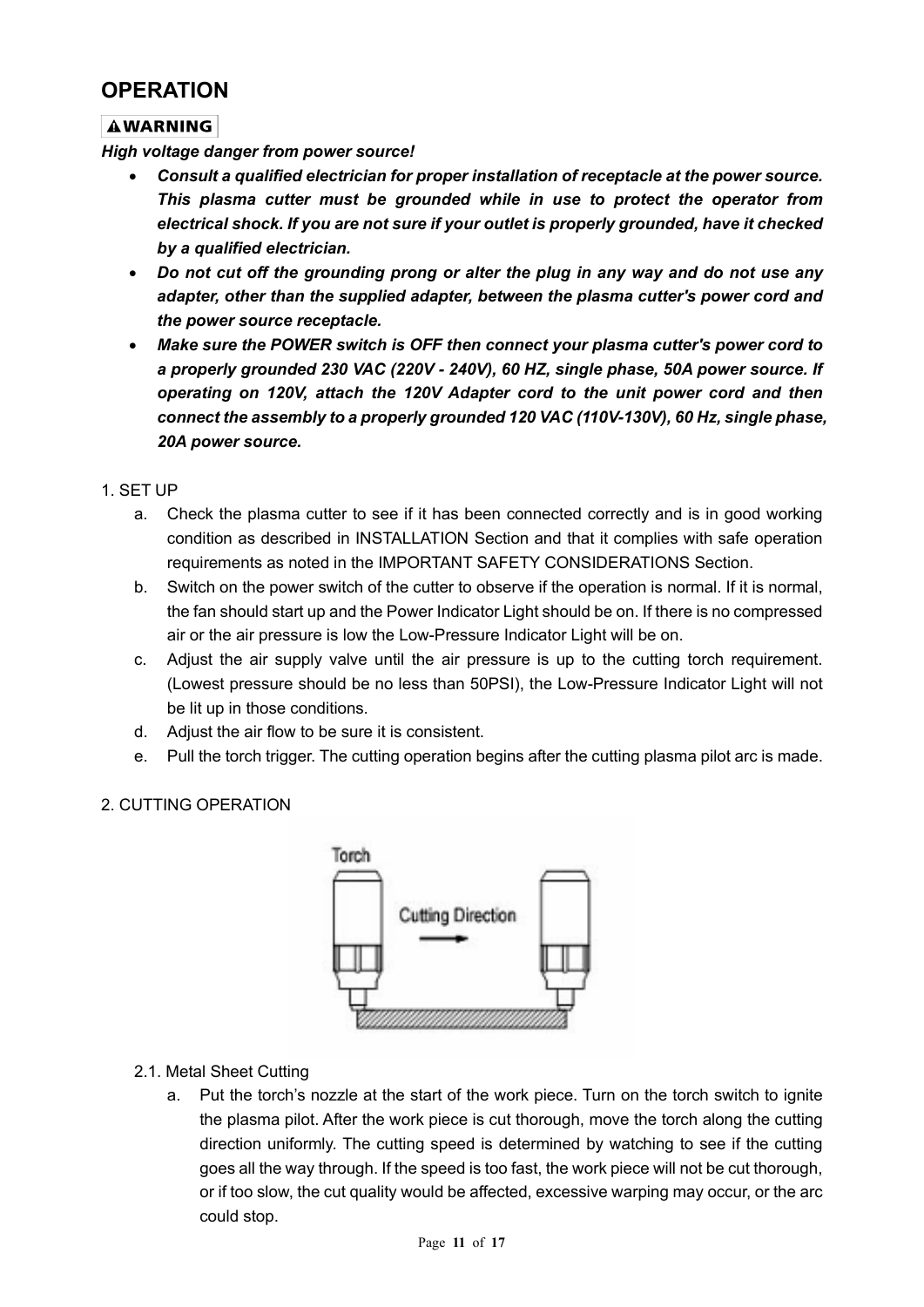- b. When you have completed the cutting process, turn off the torch; the plasma pilot arc will stop.
- 2.2. Metal Mesh Cutting
	- a. Fix the work piece and connect the earth cable with the work piece.
	- b. Put the cutting nozzle onto the work piece, lift torch up slightly from the work piece and turn on the switch to cut.
- 2.3. Notice while cutting
	- a. Unnecessary igniting of the pilot arc in the air will reduce the lifespan of the torch's electrode and nozzle.
	- b. It is best to start cutting at the edge of the work piece, unless you are piercing the work piece.
	- c. Keep a space between the nozzle and the work piece. Pressing the nozzle on the work piece could cause the nozzle to stick, reducing the smoothness of the cutting action creating an undesirable result.
	- d. Keep the torch's nozzle vertical against the work piece and watch to be sure the arc is moving along the cutting line.
	- e. Do not rapidly switch the torch trigger on and off; this will damage the pilot arc system and work piece.
	- f. The plasma cutter's working air pressure range is 50-90psi. Notice: the internal pressure switch will shut off when the air pressure falls below 50psi. The switch only works when the pressure rises to 50psi or above.
	- g. Every 4-8 hours check the air filter on your air supply and remove excess moisture. Too much moisture in the cutter or torch may lead to operational trouble.

**AWARNING** Always unplug the power supply before checking for and removing moisture.

#### 4. SAFETY REQUIREMENTS

- a. Never allow the torch to be aimed at any part of a body.
- b. Make sure to wear protective glasses and gloves while operating.
- c. Work only in well-ventilated areas. If necessary, use exhaust/ventilation fans to keep fumes or emissions away from the breathing zone.
- d. Do not touch the work piece while cutting.
- e. Do not cut pipes, containers, or other materials that contain, or have ever contained, flammable or explosive materials.
- f. Do not work underwater or in wet/moist environments.
- g. Do not bend the torch cable sharply; this may damage the air hose.
- h. Nobody other than the operator should be allowed to access the working area.
- i. Always turn off the power supply prior to repairing or moving the machine.
- j. Always turn off the power supply prior to repairing or installing any spare parts (e.g., torch, electrode, nozzle, ground clamp, etc.).
- k. Never allow a person with a cardiac pacemaker close to the working area without the permission of a doctor. The magnetic field produced by plasma cutters during operation can disrupt pacemakers and similar devices.
- l. Do not allow the ground cable to be pinched or damaged. If damaged, replace immediately.
- m. Never clean the slag off the torch head by hitting it against a hard object.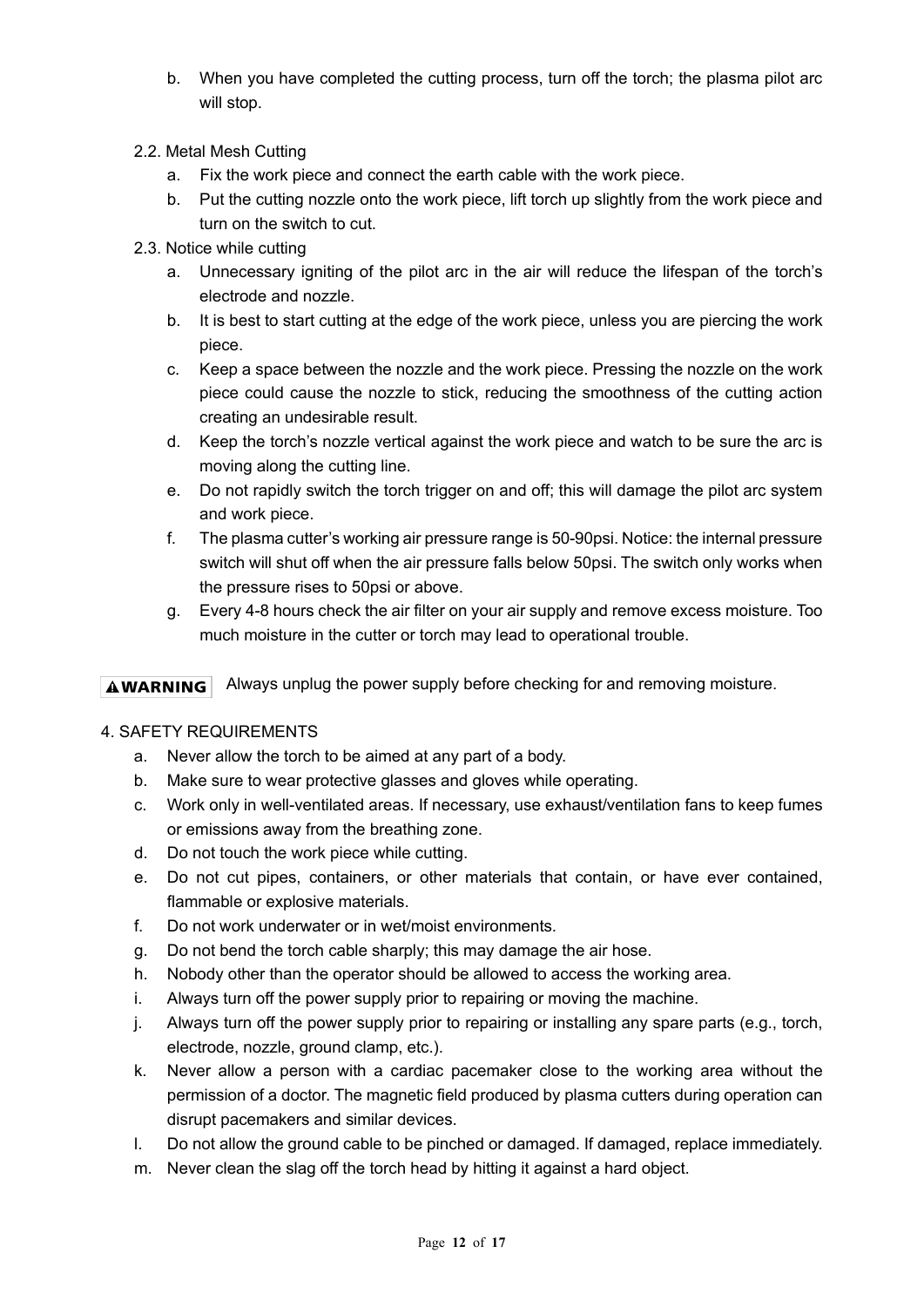# **TROUBLESHOOTING**

 $\overline{\phantom{a}}$ 

| <b>SYMPTOM</b>                          | <b>POSSIBLE CAUSE</b>                                                      | <b>CORRECTIVE ACTION</b>                                                             |
|-----------------------------------------|----------------------------------------------------------------------------|--------------------------------------------------------------------------------------|
| Unit Does Not Power Up                  | Unit Is Not Plugged In                                                     | Plug in Unit                                                                         |
|                                         | Input Power Circuit Breaker Not On                                         | Reset Input Power Circuit Breaker                                                    |
|                                         | Main Power Switch Is Defective                                             | Replace Main Power Switch                                                            |
|                                         | Control Circuit Board is Defective                                         | Replace Control Circuit Board                                                        |
| No Pilot Arc                            | Low Air Supply Pressure                                                    | Check Air Supply                                                                     |
|                                         |                                                                            | Adjust Gas Pressure Adjuster So the Air                                              |
|                                         |                                                                            | Pressure Display Reads A Minimum Of                                                  |
|                                         |                                                                            | 60 PSI<br>See Protection Indicator Is On section                                     |
|                                         | Protection Indicator Is on Indicating the<br>Machine Is in Protection Mode | below.                                                                               |
|                                         | Missing Torch Head Components                                              | Replace Missing Torch Head                                                           |
|                                         |                                                                            | Components. See the INSTALLATION                                                     |
|                                         |                                                                            | OF THE CUTTING TORCH                                                                 |
|                                         |                                                                            | CONSUMABLES section.                                                                 |
|                                         | Plasma Torch Trigger Not                                                   | Pull the trigger. If the work light is not on,                                       |
|                                         | Communicating with the unit                                                | the torch is not communicating with the                                              |
|                                         |                                                                            | machine. Check Trigger Connection.                                                   |
|                                         |                                                                            | Replace or Repair Torch                                                              |
|                                         | Plasma Torch May Be Defective                                              | See if electrode in torch head is spring<br>loaded. If it is not, the torch head has |
|                                         |                                                                            | seized, and the torch will need to be                                                |
|                                         |                                                                            | replaced. Install an air dryer to your                                               |
|                                         |                                                                            | compressed air supply to prevent                                                     |
|                                         |                                                                            | corrosion of the torch head.                                                         |
|                                         | <b>Arc Start Circuit Defective</b>                                         | For Assistance, Contact the Welder                                                   |
|                                         |                                                                            | Helpline at 888-762-4045                                                             |
|                                         | Control Circuit Board is Defective                                         | Replace Control Circuit Board                                                        |
|                                         | <b>Control Transformer Defective</b>                                       | Replace Control Transformer                                                          |
| Have Pilot Arc but cutting arc does not | Work Piece is Painted or Rusty                                             | Remove All Paint and Rust                                                            |
| ignite.                                 | Ground Clamp Is Connected Where                                            | Remove All Paint and Rust So Ground                                                  |
|                                         | There Is Paint or Rust<br><b>Ground Clamp Is Not Electrically</b>          | Clamp Is Connected to Bare Metal<br>Make Certain the Ground Clamp Is                 |
|                                         | Connected to The Work Piece                                                | Connected to The Work Piece                                                          |
| Protection Indicator Is On              | The internal temperature is too high.                                      | Leave power on and let the fan cool the                                              |
|                                         |                                                                            | unit. Output will continue when the unit                                             |
|                                         |                                                                            | has cooled.                                                                          |
|                                         | Input Power Voltage is Too High or Too                                     | Meter Input Power Voltage. This unit                                                 |
|                                         | Low.                                                                       | must be used with input voltage that                                                 |
|                                         |                                                                            | ranges from 220V-240V AC (110V-130V                                                  |
|                                         |                                                                            | when operating using the 120V adapter                                                |
| Cooling Fan is not working              | Unit is not turned on                                                      | cord).<br>Turn on Unit                                                               |
|                                         | Cooling fan defective                                                      | Replace the cooling fan                                                              |
|                                         | <b>Control Transformer Defective</b>                                       | Replace Control Transformer                                                          |
|                                         |                                                                            |                                                                                      |
|                                         | For Assistance. Contact The Welder Helpline at 888-762-4045                |                                                                                      |
|                                         |                                                                            |                                                                                      |

**For Assistance, Contact The Welder Helpline at 888-762-4045**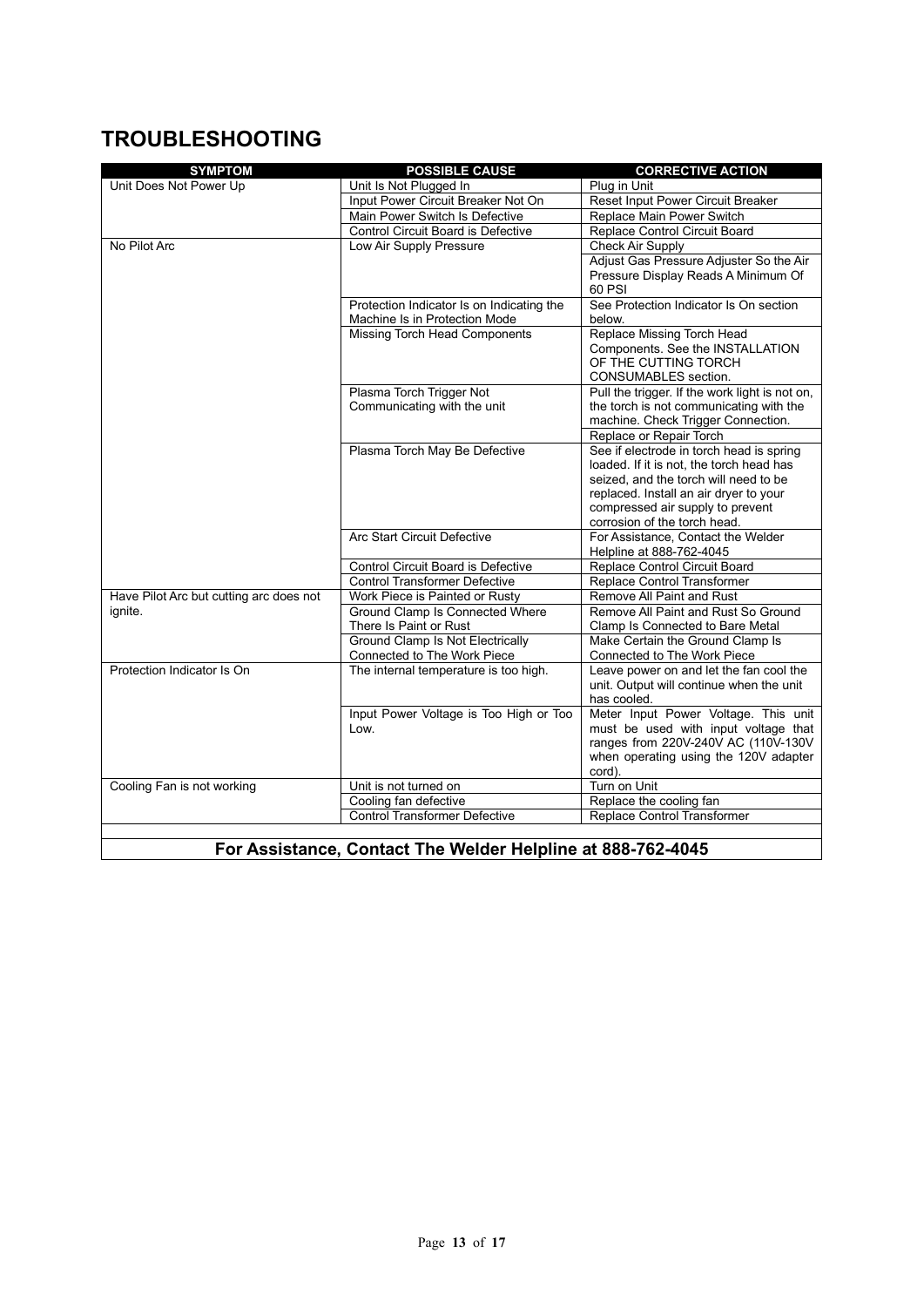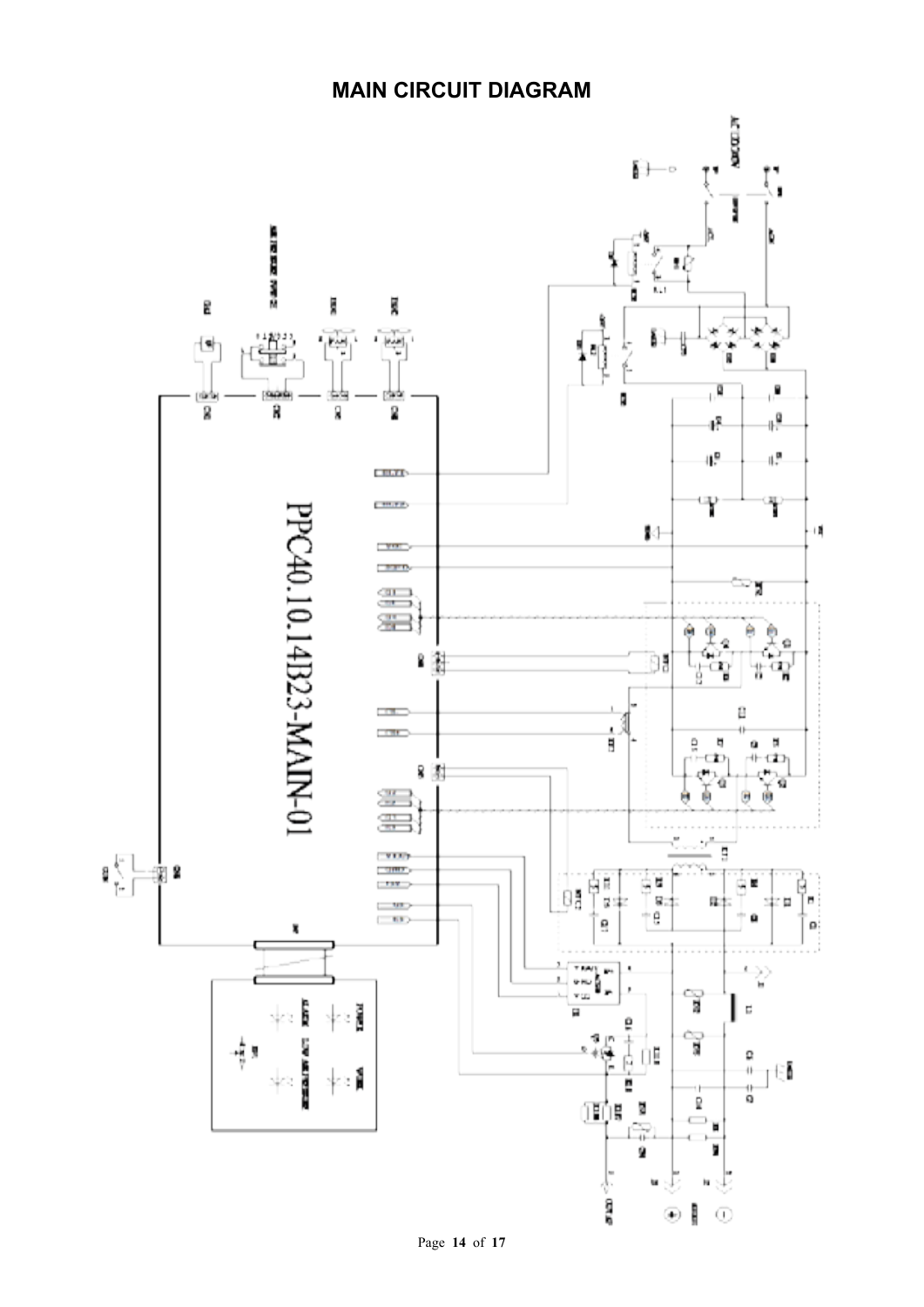# **DIAGRAM & PARTS LIST**

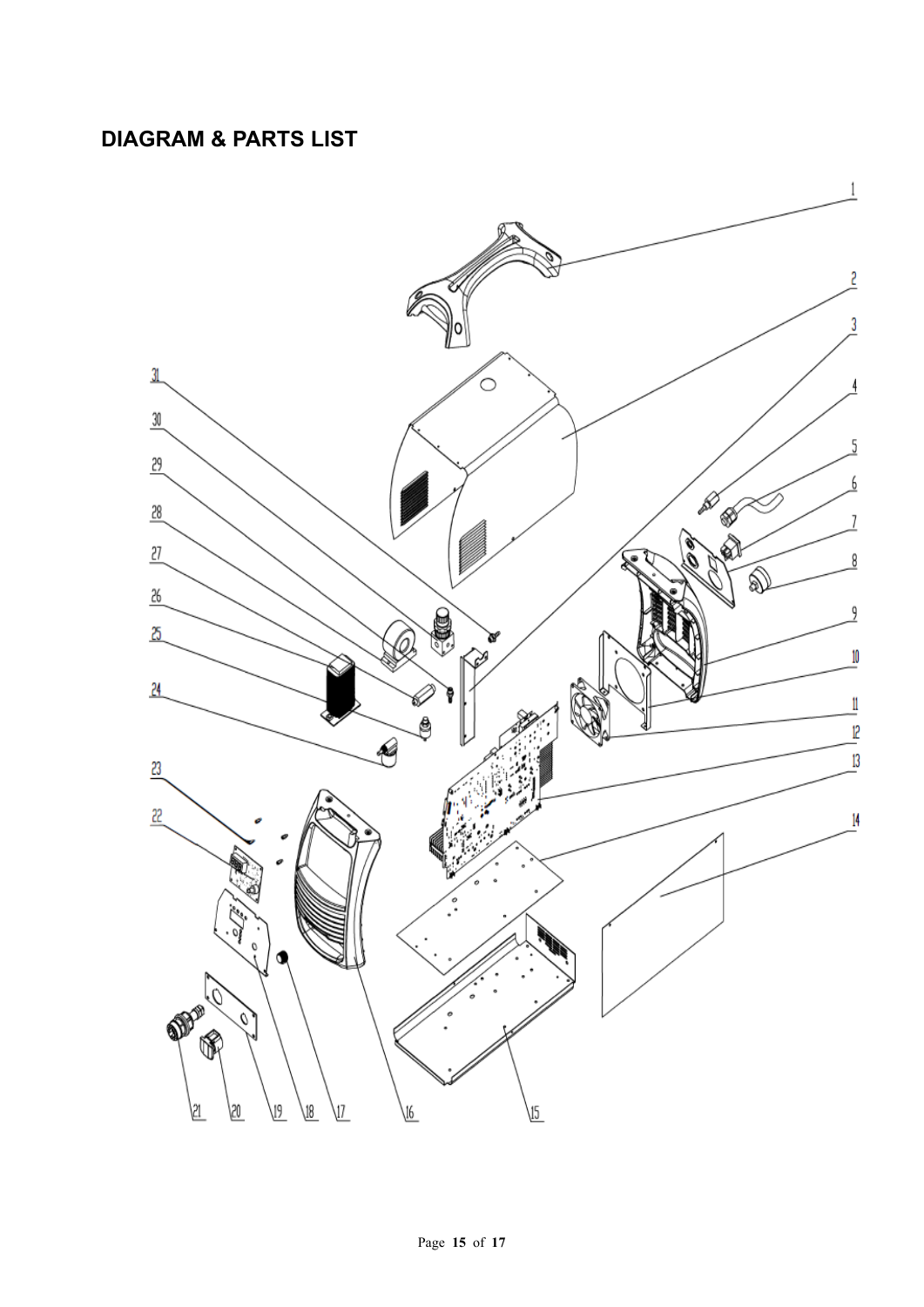| <b>REFERENCE</b>        | <b>PART NUMBER</b> | <b>DESCRIPTION</b>           | QTY            |
|-------------------------|--------------------|------------------------------|----------------|
| 1                       | 105400076          | <b>HANDLE</b>                | 1              |
| $\overline{2}$          | 195400001          | <b>ENCLOSURE</b>             | 1              |
| 3                       | 165400014          | <b>REGULATOR SUPPORT</b>     | 1              |
| $\overline{\mathbf{4}}$ | 105400048          | <b>INPUT GAS CONNCTOR</b>    | 1              |
| 5                       | 105400068          | POWER CABLE                  | 1              |
| 6                       | 105400050          | POWER SWITCH                 | 1              |
| $\overline{7}$          | 165400016          | <b>BACK PANEL SUPPORT</b>    | 1              |
| 8                       | 105400182          | AIR PRESSURE GAUGE           | 1              |
| 9                       | 105200216          | <b>FRONT PLASTIC PANEL</b>   | 1              |
| 10                      | 165400018          | <b>FAN SUPPORT</b>           | 1              |
| 11                      | 165400019          | <b>FAN</b>                   | 1              |
| 12                      | 195400002          | <b>MAIN PCB</b>              | 1              |
| 13                      | 165400021          | <b>BASE INSULATING PLATE</b> | 1              |
| 14                      | 165400022          | PCB INSULATING PLATE         | 1              |
| 15                      | 165400023          | <b>BASE PLATE</b>            | 1              |
| 16                      | 105200216          | <b>BACK PLASTIC PANEL</b>    | 1              |
| 17                      | 105400071          | TRIGGER CONTROL RECEPTICAL   | 1              |
| 18                      | 165400024          | <b>FACE PLATE SUPPORT</b>    | 1              |
| 19                      | 165400025          | FRONT PANEL SUPPORT          | 1              |
| 20                      | 105300004          | <b>CONNECTOR COVER</b>       | 1              |
| 21                      | 165400026          | <b>TORCH CONNECTION</b>      | 1              |
| 22                      | 165400027          | <b>FACE PLATE PCB</b>        | 1              |
| 23                      | 165400028          | <b>COPPER TERMINAL</b>       | $\overline{4}$ |
| 24                      | 105400058          | <b>GAS SOLENOID VALVE</b>    | 1              |
| 25                      | 105400074          | PRESSURE SWITCH              | 1              |
| 26                      | 165400030          | <b>AC REACTOR</b>            | 1              |
| 27                      | 165400031          | <b>VALVE CONNECTOR</b>       | 1              |
| 28                      | 105300219          | PFC RECTIFIER                | 1              |
| 29                      | 105400052          | <b>AIR CONNECTOR</b>         | 1              |
| 30                      | 105400249          | <b>GAS SOLENOID VALVE</b>    | 1              |
| 31                      | 105400052          | <b>AIR CONNECTOR</b>         | 1              |
| $\star$                 | 105400038          | <b>Torch Cover</b>           | 1              |
| $\star$                 | 105400039          | Nozzle                       | 1              |
| $\star$                 | 105400040          | <b>Diffuser</b>              | 1              |
| $\star$                 | 105400041          | Electrode                    | $\mathbf{1}$   |

\* Indicates parts not pictured in diagram

For replacement parts or technical questions, please contact our welder help line at **1-888-762-4045**.